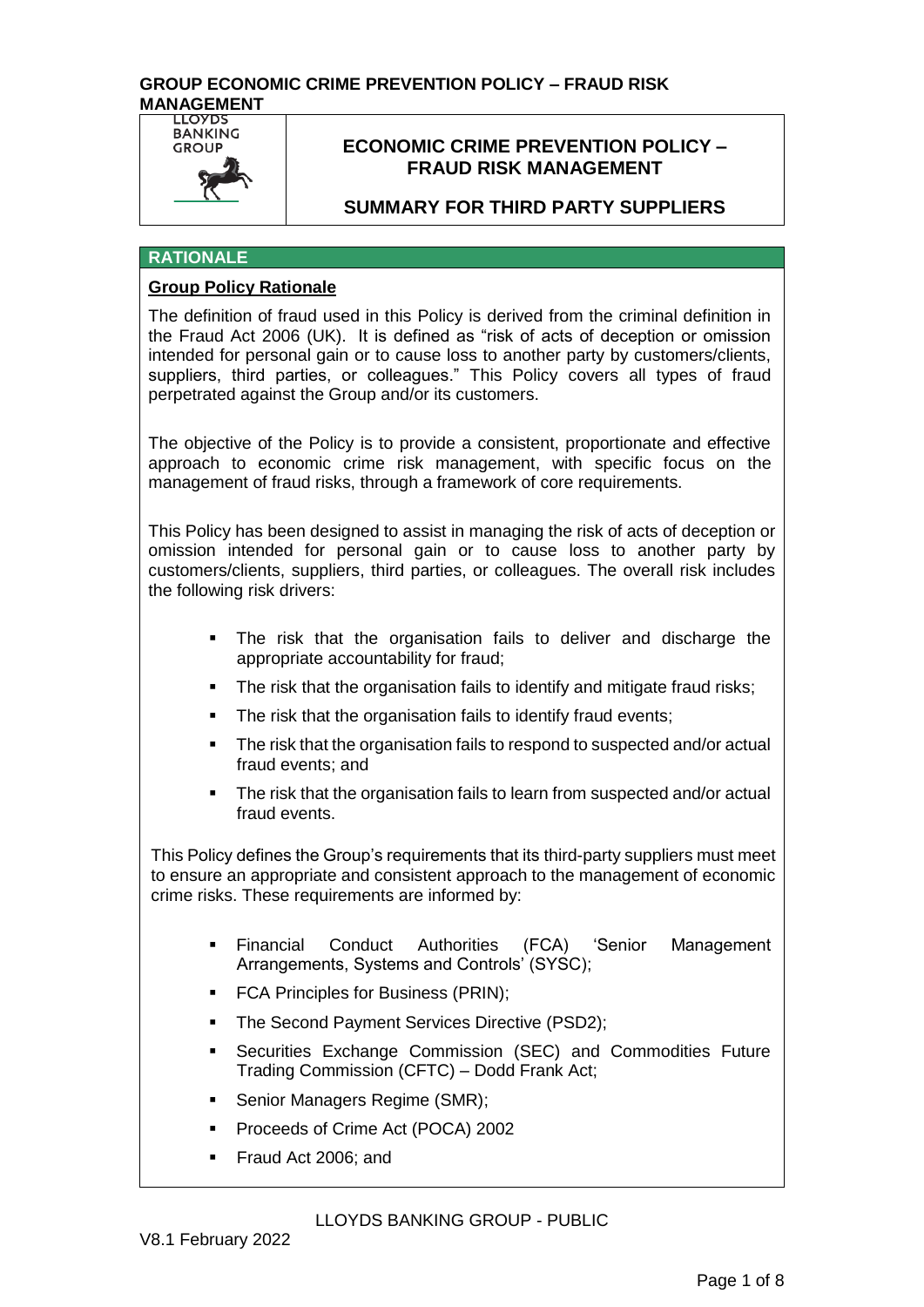Criminal Finances Act 2017

In jurisdictions where the local legislative and regulatory requirements exceed the requirements set out in this document, the Supplier must comply with any higher standards.

## **Customer Impact**

The Group's vision is to be the Best Bank for Customers.

This Policy supports this vision and the aim of providing investors with strong, stable and sustainable returns.

#### **SCOPE**

This third-party version of the Policy applies to third-party suppliers where it has been identified that the Group Policy applies to the provision of their goods and/or services.

This third-party version of the Policy includes management of customer, external and internal fraud as defined below:

- Customer fraud covers instances of fraud in all customer segments and channels where the customer is persuaded to authorise a payment due to a false understanding of the circumstances in which the payment is being made.
- **External fraud covers:** 
	- o 1st Party Fraud where the customer commits, or attempts to commit fraud through their accounts or products; and
	- o 3rd Party Fraud where a third-party (i.e. not our customer) uses our customer's details to commit, or attempt to commit fraud.
- Internal fraud covers:
	- o Fraud committed by, or assisted by colleagues (permanent, temporary, contract or agency), suppliers (and employees of suppliers) and business introducers. This includes the intention to exploit an organisation's trust or legitimate access to their assets for unauthorised and/or illegitimate purposes; and
	- o Aiding and abetting others through recklessness or wilful blindness, where colleagues are not actively involved in a deception, but recklessly or knowingly allow it to happen.

**MANDATORY REQUIREMENTS – GENERAL**

Where a third-party supplier conducts services on behalf of the Group, appropriate and proportionate controls must be in place to protect Group or customer assets from fraud.

Non-compliance with any mandatory element of this Policy must be reported to the Policy Owner where it will be discussed and agreed whether it constitutes a Policy breach and whether it should be reported officially as such.

The third-party supplier must ensure: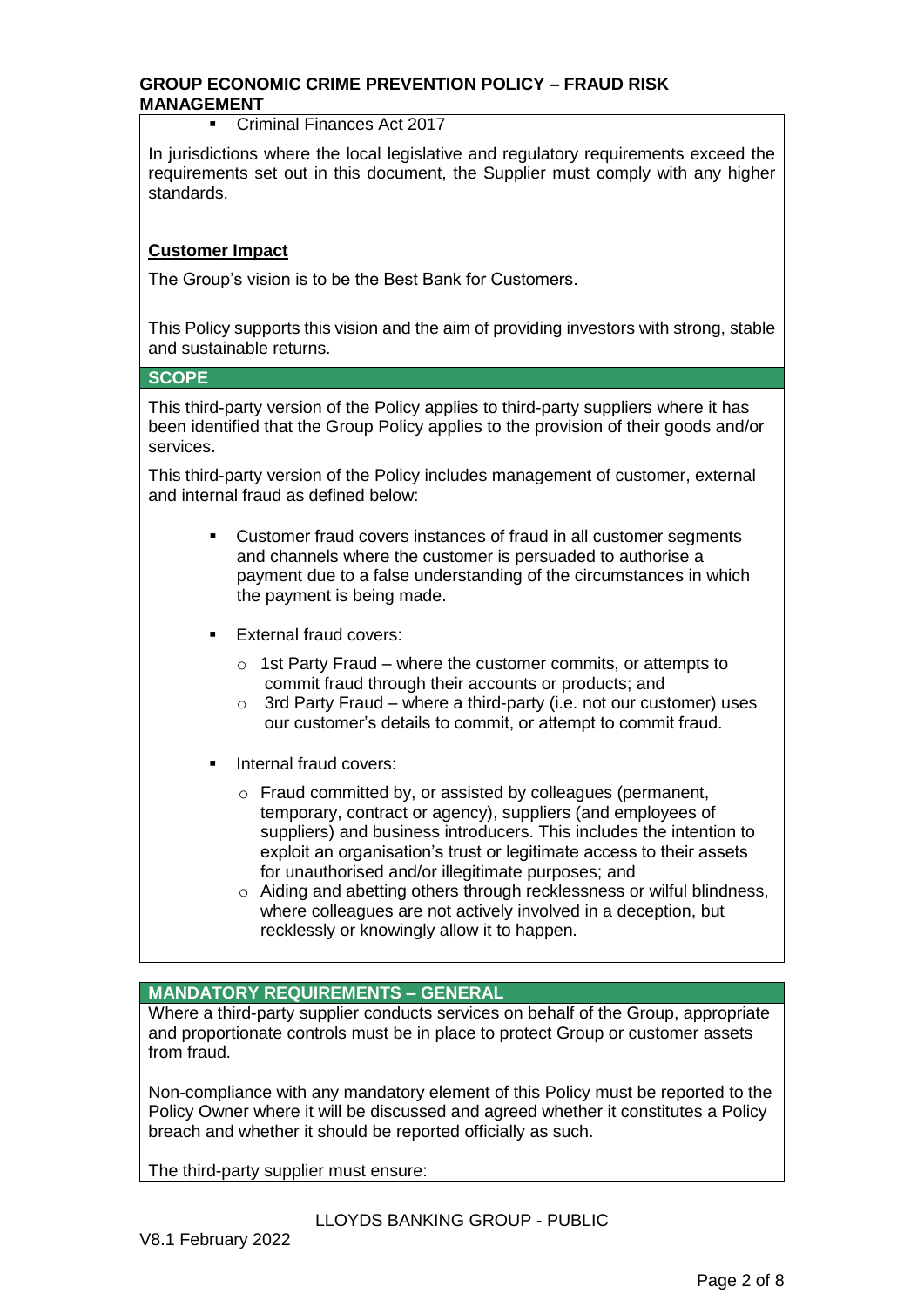|                                                                                                                                                                                                                                                                       | 1. Fraud controls are operated across the PREVENT, DETECT,<br>RESPOND AND REMEDIATE principles. These controls must be<br>appropriate and relevant to the type of business and proportionate to<br>the fraud risk;                                                                                                                                                                                                                                                                                                                                                                                              |  |  |  |
|-----------------------------------------------------------------------------------------------------------------------------------------------------------------------------------------------------------------------------------------------------------------------|-----------------------------------------------------------------------------------------------------------------------------------------------------------------------------------------------------------------------------------------------------------------------------------------------------------------------------------------------------------------------------------------------------------------------------------------------------------------------------------------------------------------------------------------------------------------------------------------------------------------|--|--|--|
|                                                                                                                                                                                                                                                                       | 2. Sample checking is undertaken to ensure employees adhere to key<br>fraud processes across the PREVENT, DETECT, RESPOND AND<br>REMEDIATE principles. Details of key fraud processes checked and<br>all findings must be shared with the Group's supplier manager on<br>request;                                                                                                                                                                                                                                                                                                                               |  |  |  |
|                                                                                                                                                                                                                                                                       | 3. Ongoing control testing/assurance plans are in place to monitor the<br>effectiveness of fraud controls across the PREVENT, DETECT,<br>RESPOND AND REMEDIATE principles. Details and results of fraud<br>control effectiveness monitoring must be shared with the Group's<br>supplier manager on request;                                                                                                                                                                                                                                                                                                     |  |  |  |
|                                                                                                                                                                                                                                                                       | 4. Effective compliance with this Policy, identifying where remediation is<br>required and implementing agreed actions. This includes identification<br>of fraud risks, changes in fraud risks, events, control failings and/or<br>Policy breaches. Where these impact the Group or its customers, they<br>must be reported promptly to the supplier manager or nominated<br>Group contact and a full programme of remediation activity undertaken<br>to resolve the breach. Details of findings in relation to compliance with<br>this Policy must be shared with the Group's supplier manager<br>proactively; |  |  |  |
|                                                                                                                                                                                                                                                                       | 5. Detailed Root Cause Analysis (RCA) is undertaken upon the<br>identification of a fraud event. The RCA should establish if any control<br>principles were breached. Results and remediation plans must be<br>shared with the Group's supplier manager proactively;                                                                                                                                                                                                                                                                                                                                            |  |  |  |
| 6.                                                                                                                                                                                                                                                                    | New employees complete their fraud training within 8 weeks of<br>employment, and prior to undertaking any task that may impact the<br>Group or its customers, e.g. amending/initiating payments, managing<br>Group data, or handling Group cash;                                                                                                                                                                                                                                                                                                                                                                |  |  |  |
|                                                                                                                                                                                                                                                                       | 7. Fraud training is completed by all employees on an annual basis,<br>unless there are appropriate reasons for non-completion, e.g.<br>Maternity Leave, or Long Term Sickness;                                                                                                                                                                                                                                                                                                                                                                                                                                 |  |  |  |
| 8.                                                                                                                                                                                                                                                                    | Regular MI on fraud training completion rates for all employees are<br>recorded. This MI must be made available upon request by the<br>Group's supplier manager; and                                                                                                                                                                                                                                                                                                                                                                                                                                            |  |  |  |
|                                                                                                                                                                                                                                                                       | 9. A documented Fraud Policy for all the control principles; PREVENT,<br>DETECT, RESPOND AND REMEDIATE is in place, as detailed below.                                                                                                                                                                                                                                                                                                                                                                                                                                                                          |  |  |  |
| <b>Fraud Policy</b>                                                                                                                                                                                                                                                   |                                                                                                                                                                                                                                                                                                                                                                                                                                                                                                                                                                                                                 |  |  |  |
| Third party suppliers must document their approach to the following PREVENT,<br>DETECT, RESPOND AND REMEDIATE principles in their own Fraud Policy. The<br>approach must detail the systems, controls and processes that are operated to<br>manage the risk of fraud. |                                                                                                                                                                                                                                                                                                                                                                                                                                                                                                                                                                                                                 |  |  |  |
| The Fraud Policy must:                                                                                                                                                                                                                                                |                                                                                                                                                                                                                                                                                                                                                                                                                                                                                                                                                                                                                 |  |  |  |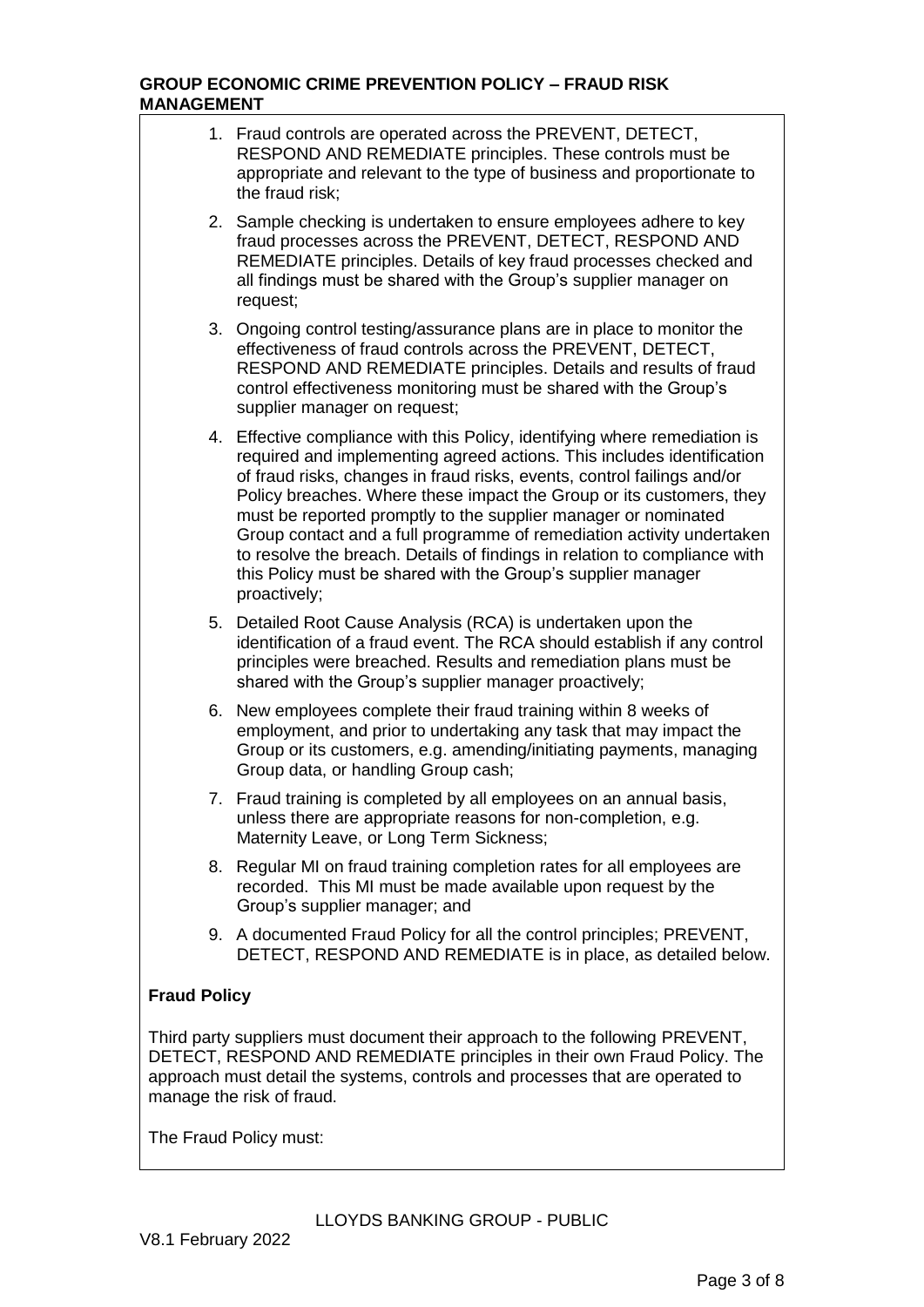- Be proportionate to the fraud risk, as identified through a risk assessment exercise;
- Be appropriate and relevant for the type of business;
- Cover all types of fraud risk i.e. external, internal and customer fraud;
- Be reviewed regularly, at least annually, or upon changes to the systems, controls and/or processes to ensure they remain up-to-date;
- Be shared with the supplier manager on request;
- Document the controls operated in respect of the respond and remediate principles of this Policy, detailed below. This must specifically include the expected triggers, levels of accountability and responsibilities for action; and
- Document the reporting and escalation processes that must be followed upon discovery of a suspected or actual fraud, including when you advise the Group.

# **PREVENT**

Suppliers must ensure fraud threats are identified and fraud risks are mitigated through maintaining effective systems, controls and processes, prior to establishing a relationship and during the lifecycle of that relationship. The third-party supplier must operate controls in respect of the following where it is applicable to the supplier:

- **1. ID Validation (IDV):** proving that someone, or a company, is who they say they are and reside where they say they do when we have no existing relationship with them. This must include compliance with the Preemployment vetting check requirements detailed in the Group Colleague Policy Summary for Third Parties;
- **2. Assessing Entities & Relationships:** ensuring that, once a person or company has been identified, the potential fraud risks are assessed before entering into a relationship with them and throughout the lifecycle of the relationship;
- **3. Authentication:** ensuring controls are in place to minimise the risk of unauthorised access. All interactions must be scored based on the potential risk of interaction. Interactions involving the payment of funds will require a higher level of authentication. Further information can be sourced via the supplier manager;
- **4. Data & Intelligence Sharing:** ensuring fraud risk data and intelligence is proactively shared between the Group and the third-party supplier;
- **5. Preventing Internal Fraud:** ensuring effective controls are in place to prevent internal fraud, supporting the Group's zero appetite for internal fraud; and
- **6. Education and Awareness:** ensuring the third-party supplier provides customers and employees with information, either face to face, online, via a web page or a variety of methods to help them in protecting themselves against fraud. This should include keeping customers and employees abreast of current fraud threats or scams and providing guidance on when and how to report fraud.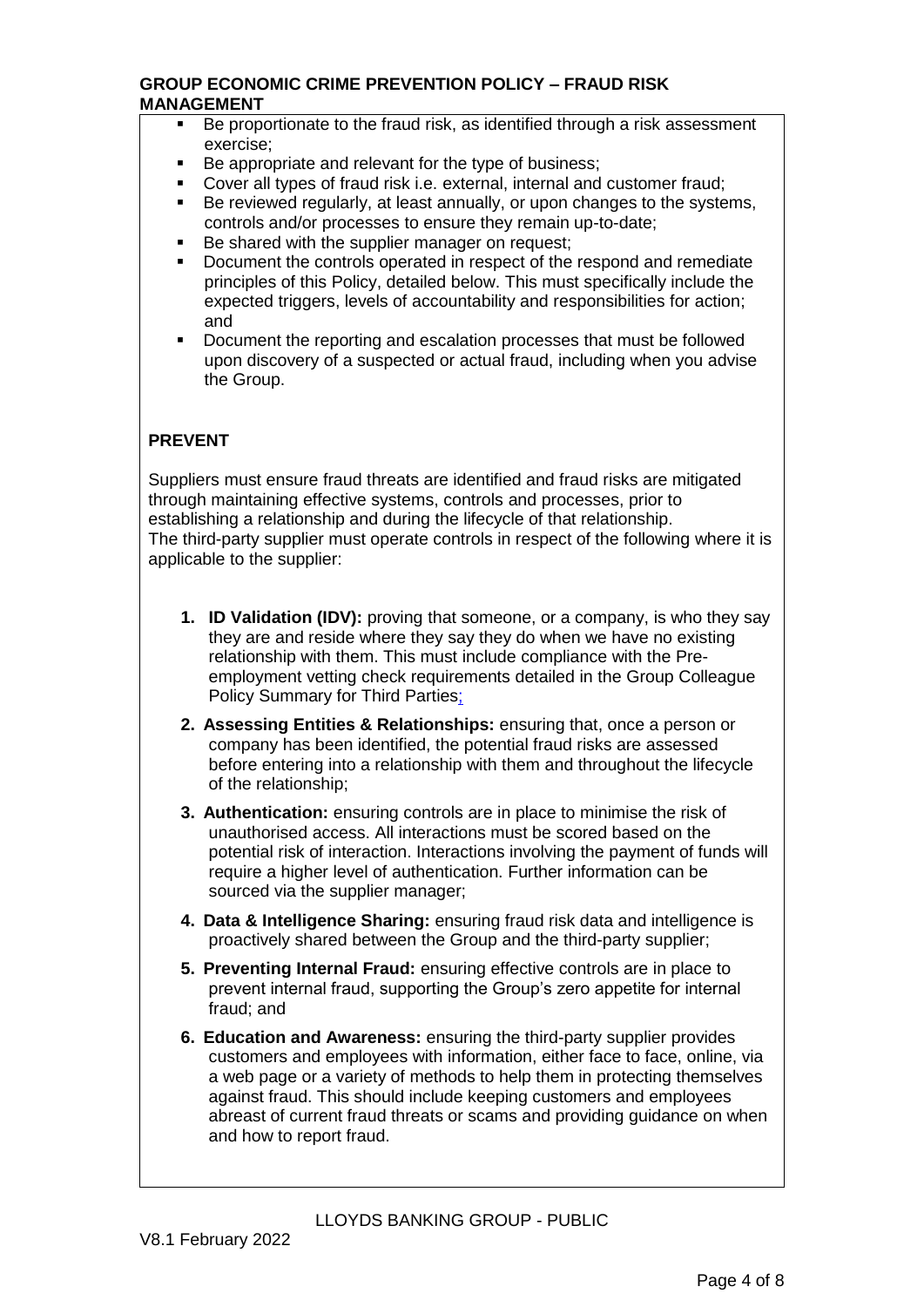## **DETECT**

Suppliers must ensure fraud events are effectively identified and managed through maintaining effective systems, controls and processes, during the lifecycle of that relationship.

The third-party supplier must operate controls in respect of the following where it is applicable to the supplier:

- **1. Channel Protection:** ensuring that channels used to deliver products and services are resilient to fraud, for example the provision of Malware defenses on online service channels;
- **2. Activity & Transaction Monitoring:** ensuring suspicious transactional activity is monitored and alerted; and
- **3. Detecting Internal Fraud:** ensuring staff activity is monitored and all suspicious activity is alerted to the supplier manager.

# **RESPOND**

 Suppliers must ensure maintenance of a clear Fraud Policy enabling the thirdparty supplier to react to fraud and suspected fraud events when they occur.

The third-party supplier must operate controls in respect of the following where it is applicable to the supplier:

- **1. Customer Vulnerability:** ensuring an appropriate response to customers identified as vulnerable;
- **2. Duped and Scammed Customers:** ensuring an appropriate response to customers identified as victims of fraud;
- **3. Support to Customers and employees:** ensuring customers and employees are aware of who they should contact in the event of fraud;
- **4. Reporting Fraud Performance:** ensuring management information is made available in a timely manner to the supplier manager relating to customers impacted by fraud and fraud prevention activity;
- **5. Regulatory and Media Requests:** ensuring any such incidents are referred to the supplier manager in a timely manner; and
- **6. Recovery:** ensuring clear articulation of roles, responsibilities, processes and procedures to support the recovery of funds.

# **REMEDIATE**

Suppliers must ensure appropriate corrective actions are undertaken and root cause analysis completed where appropriate to reduce the future impacts of fraud on both the Group and its customers*.* The third-party supplier must operate controls in respect of the following where it is applicable to the supplier:

**1. Reporting of Fraud Cases:** ensuring clear lines of responsibility for both the third-party supplier and the Group in managing and reporting fraud cases to ensure swift reporting of non-compliance, loss and control failings that could impact Group or customer assets;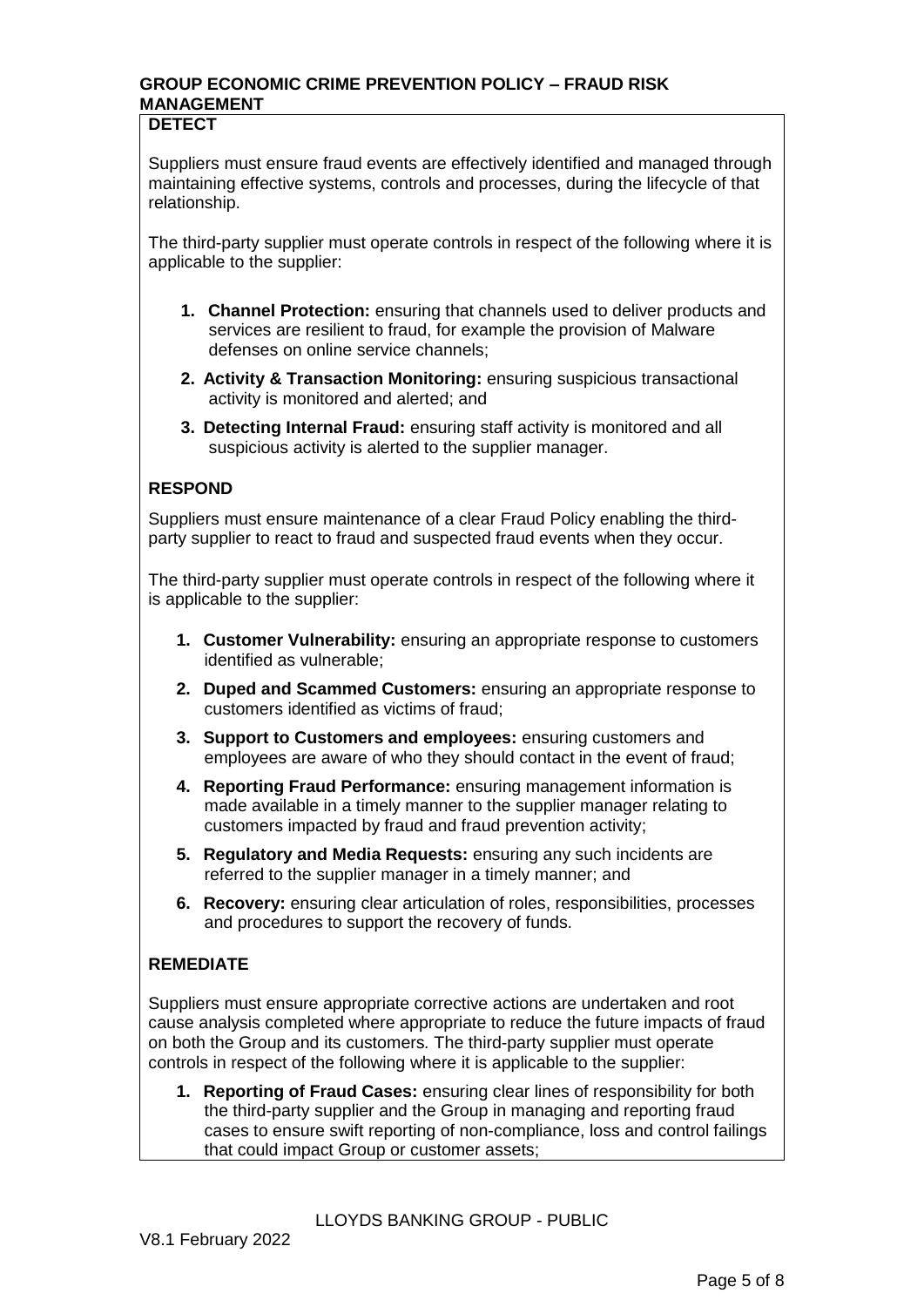- **2. Root Cause Analysis:** ensuring processes are in place to undertake root cause analysis and to identify the point of compromise and point of exit; and
- **3. Exit of Relationship:** ensuring processes are in place to respond to staff fraud events, including clear criteria for seeking employee dismissal.

| <b>KEY CONTROLS</b>                                                                                                                                                                                                                                                                                                                                                                                                                                                                                                                                                                                 |                           |                                                                                                                                                                           |                  |
|-----------------------------------------------------------------------------------------------------------------------------------------------------------------------------------------------------------------------------------------------------------------------------------------------------------------------------------------------------------------------------------------------------------------------------------------------------------------------------------------------------------------------------------------------------------------------------------------------------|---------------------------|---------------------------------------------------------------------------------------------------------------------------------------------------------------------------|------------------|
| <b>Control Title</b>                                                                                                                                                                                                                                                                                                                                                                                                                                                                                                                                                                                |                           | <b>Control Description</b>                                                                                                                                                | <b>Frequency</b> |
| <b>Process Adherence</b><br>Third party suppliers must<br>undertake sample checking to<br>ensure employees adhere to<br>key fraud processes across all<br>the PREVENT, DETECT,<br><b>RESPOND AND REMEDIATE</b><br>principles. Details of key fraud<br>processes checked and<br>findings must be shared with<br>the Group's supplier manager<br>on request.                                                                                                                                                                                                                                          | 2.                        | 1. % of controls in place to<br>manage process adherence,<br>evidenced as effective.<br>Findings shared with the<br>Group's supplier manager<br>on request                | Annual           |
| <b>Fraud Control Effectiveness</b><br>Ongoing control<br>testing/assurance plans must<br>be in place to monitor the<br>effectiveness of fraud controls<br>across the PREVENT,<br>DETECT, RESPOND AND<br>REMEDIATE principles.<br>Details and results of fraud<br>control effectiveness<br>monitoring must be shared<br>with the Group's supplier<br>manager on request.                                                                                                                                                                                                                             | $1_{-}$<br>2 <sub>1</sub> | % of all controls reviewed for<br>effectiveness, evidenced as<br>effective.<br>Details and results shared<br>with the Group's supplier<br>manager on request              | Annual           |
| <b>Fraud Risk Management</b><br>Third party suppliers must<br>monitor effective compliance<br>with this Policy identifying<br>where remediation is required<br>and implementing agreed<br>actions. This includes<br>identification of fraud risks,<br>changes in fraud risks, events,<br>control failings and/or Policy<br>breaches. Where these impact<br>the Group or its customers,<br>they must be reported<br>promptly to the supplier<br>manager or nominated Group<br>contact and a full programme<br>of remediation activity<br>undertaken to resolve the<br>breach. Details of findings in | 1.                        | % of all new fraud risks,<br>changes in fraud risks,<br>events, control failings<br>and/or Policy breaches<br>shared with the Group's<br>supplier manager<br>proactively. | Annual           |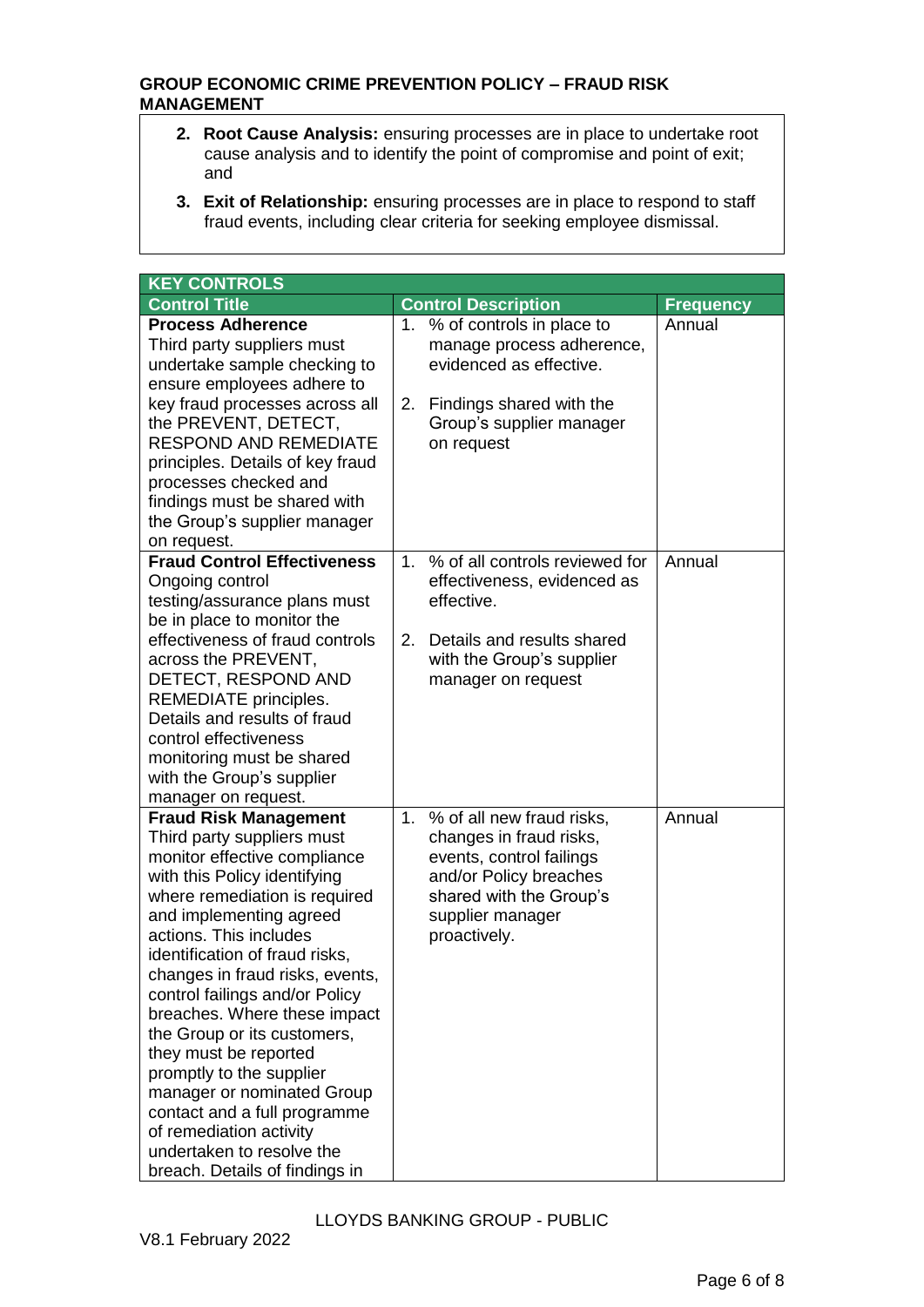| relation to compliance with this<br>Policy must be shared with the<br>Group's supplier manager<br>proactively.                                                                                                                                                                                                                                                 |                |                                                                                                                                                                                                                                                                                                                                                                                                                                                                                                                                                                      |                                                                                                                  |
|----------------------------------------------------------------------------------------------------------------------------------------------------------------------------------------------------------------------------------------------------------------------------------------------------------------------------------------------------------------|----------------|----------------------------------------------------------------------------------------------------------------------------------------------------------------------------------------------------------------------------------------------------------------------------------------------------------------------------------------------------------------------------------------------------------------------------------------------------------------------------------------------------------------------------------------------------------------------|------------------------------------------------------------------------------------------------------------------|
| <b>Fraud Event Root Cause</b><br><b>Analysis</b><br>Third party suppliers must<br>undertake detailed Root Cause<br>Analysis (RCA) upon the<br>identification of a fraud event.<br>The RCA should establish if<br>any control principles were<br>breached. Results and<br>remediation plans must be<br>shared with the Group's<br>supplier manager proactively. | 1 <sub>1</sub> | % of RCA results and<br>remediation plans shared<br>with the Group's supplier<br>manager proactively.                                                                                                                                                                                                                                                                                                                                                                                                                                                                | Annual                                                                                                           |
| <b>Fraud Training</b><br><b>Third-Party Suppliers must</b><br>ensure that all staff (new and<br>existing staff) complete Fraud<br>Training.                                                                                                                                                                                                                    | 2.             | 1. Fraud training program in<br>place.<br>Management information:<br>Overall number of staff<br>expected to complete<br>annual training;<br>Number of staff who<br>$\bullet$<br>have completed annual<br>training;<br>Number of new staff<br>expected to complete<br>training before<br>undertaking any activity<br>on behalf of the Group;<br>Number of new staff who<br>$\bullet$<br>have completed training<br>before undertaking any<br>activity on behalf of the<br>Group;<br>Ensure evidence is<br>available upon request<br>by the Group supplier<br>manager. | Annual<br>1.<br>review or<br>any<br>changes<br>in<br>appliable<br>regulation/<br>legislation.<br>2.<br>Annually. |
| <b>Documented Fraud Policy</b><br>Third party suppliers must<br>document their approach to<br>the PREVENT, DETECT,<br><b>RESPOND and REMEDIATE</b><br>principles in their Fraud Policy.<br>The approach must detail the                                                                                                                                        |                | 1. Have a documented Fraud<br>Policy in place.                                                                                                                                                                                                                                                                                                                                                                                                                                                                                                                       | Annual                                                                                                           |
|                                                                                                                                                                                                                                                                                                                                                                |                | 2. Shared with the Group's<br>supplier manager on<br>request.                                                                                                                                                                                                                                                                                                                                                                                                                                                                                                        |                                                                                                                  |
| systems, controls and<br>processes that are operated to<br>manage the risk of fraud.                                                                                                                                                                                                                                                                           | 3.             | <b>Ensure Fraud Policy</b><br>reviewed and approved<br>within last 12 months.                                                                                                                                                                                                                                                                                                                                                                                                                                                                                        |                                                                                                                  |